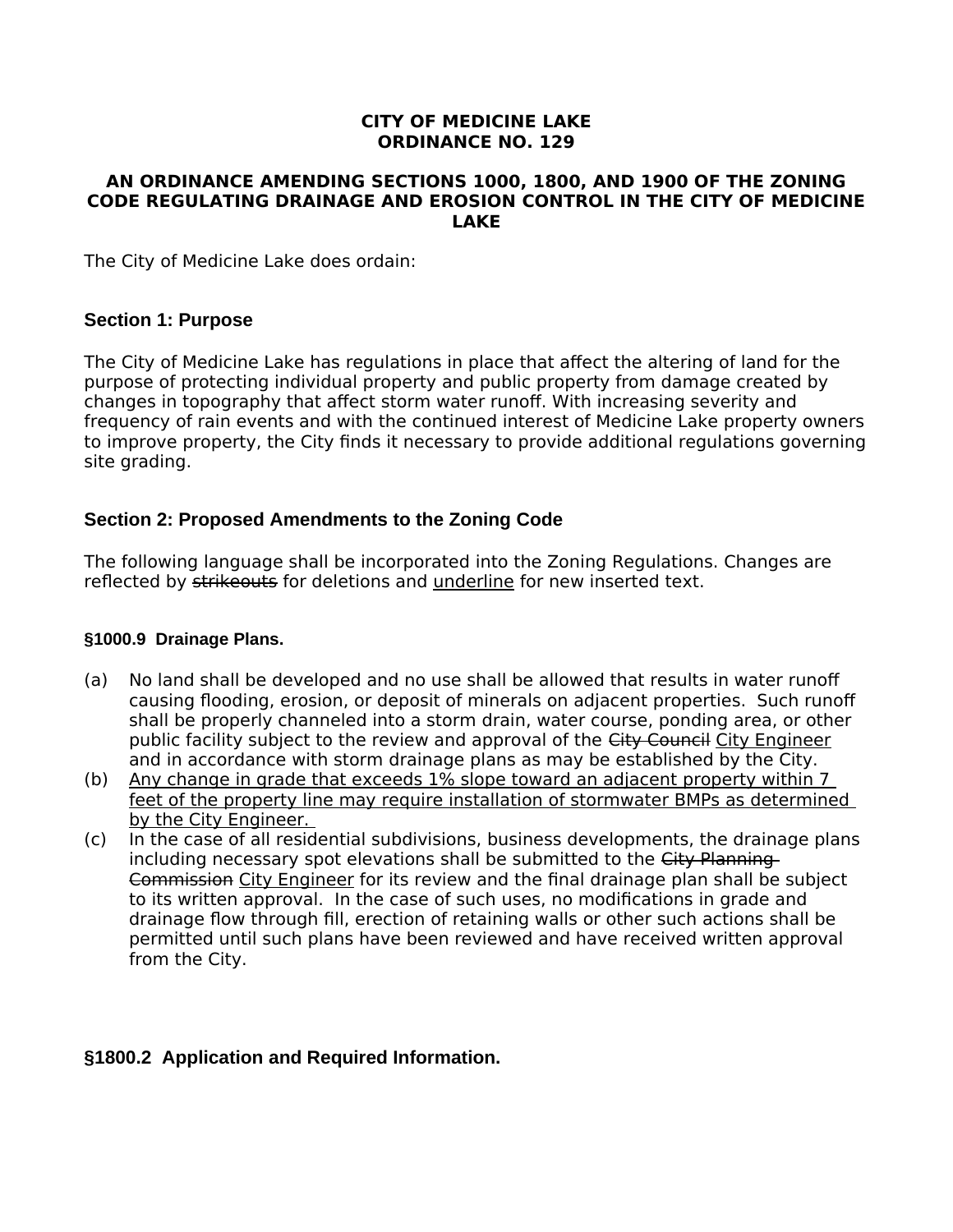- (a) Any person desiring a permit hereunder shall present an application on such forms as shall be provided by the Planning Commission Public Works Superintendent requiring the following information:
	- (9) A site plan showing the proposed finished grade (one foot contours and spot elevations) and landscape plan prepared by a professional qualified to prepare such plans. Erosion control measures shall be provided in such plan. Final grade shall not adversely affect the surrounding land or the development of the site on which the land fill is being conducted. Top soil shall be of a quality capable of establishing normal vegetative growth.

### **§1800.3 Technical Reports.**

(a) The Public Works Superintendent shall process all land fill permit applications. Such applications, when determined to be necessary by the Planning Commission City Engineer and all those for more than fifty (50) cubic yards shall be forwarded to the City Engineer. Where watersheds flood plains and/or wetlands are in question, the Minnesota Department of Natural Resources and Bassett's Creek Watershed Management Organization shall also be contacted. These technical advisors shall be instructed by the Planning Commission to prepare reports for the Council.

### **§1800.4 Issuance of Permit.**

- (a) Unless sent to the Planning Commission City Engineer for review and comment, the Public Works Superintendent shall determine as to whether, and when, and under what conditions a land fill permit for less than fifty (50) cubic yards shall be issued.
- (a) Upon receiving information and reports from the Planning Commission, the Council The City Engineer shall make its determination as to whether, and when, and under what conditions such permit for a land fill greater than fifty (50) cubic yards is to be issued to the applicant by the Public Works Superintendent.

# **§1800.8 Completion of Operation.**

(a) All land fill operations shall be completed within ninety (90) days of the issuance of the permit. Upon completion the permit holder shall notify the Public Works Superintendent in writing of the date of completion. If additional time beyond the ninety (90) days is needed for completion, the permit holder may apply to the Planning Commission Public Works Superintendent and upon a satisfactory showing of need, the Council Public Works Superintendent may grant an extension of time. If such extension is granted, it shall be for a definite period and the Public Works Superintendent shall issue an extension permit.

# **§1900.3 Application for Permit.**

(a) Any person desiring a permit hereunder shall present an application on such form as shall be provided by the Planning Commission Public Works Superintendent requiring the following information: